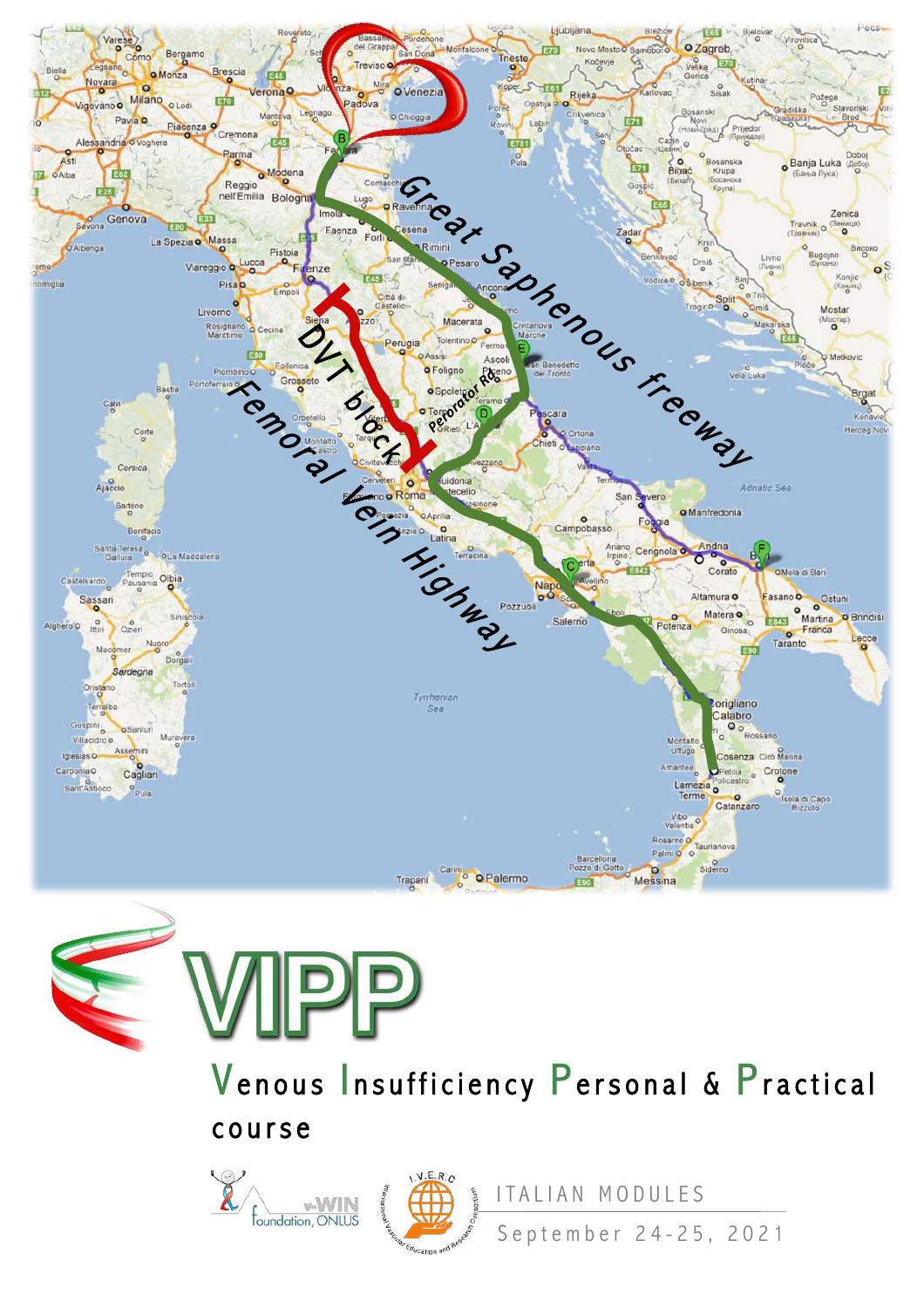



2021



## **VISION**

1 . to provide an **IN PERSON** and **PRACTICAL** educational intense evidence-based experience and **professional exchange**

to health professionals involved in venous & lymphatic management.

 $2.$  to promote national and international synergy among vein & lymphatic specialists.

## MISSION

Hybrid in person and online educational activity in line with the quality standards of the **INTERNATIONAL VASCULAR EDUCATION & RESEARCH CONSORTIUM**.

Max **6 attendees** per masterclass.

Educational **format** including: - in person medical activity - frontal exchange & round tables - recorded video lessons - scientific literature revision - step by step technical notes - scientific writing support - Interaction with medical Key Opinion Leaders & Industry leaders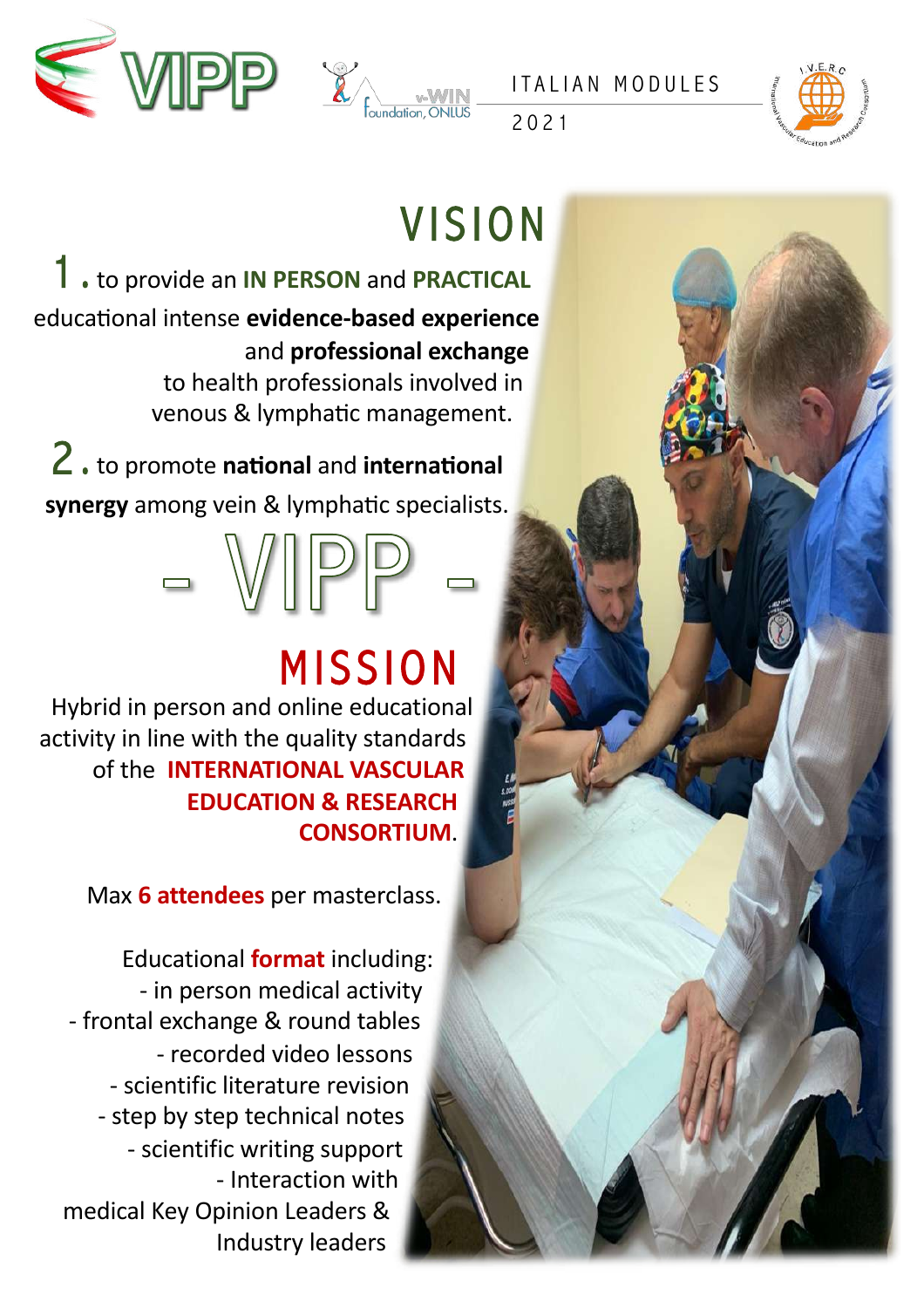



2021



ace

## COURSE DIRECTOR



#### **YUNG WEI CHI**

- University of California Davis
- H index: 15
- Author of 45 vein-lymphatic publications
- Speaker at 206
- International congresses
- UIP educational committee member

## Italian module chair



#### **SERGIO GIANESINI**

- Ferrara University
- USUHS University, Bethesda, USA
- H index: 14
- Author of 72 vein-lymphatic publications - Speaker at 307

international congresses

- UIP consensus document on venous hemodynamics author
- v-WIN Global Guidelines 2019 document author
- 2020 UIP Consensus document on sclerotherapy author
- UIP vice-president
- v-WIN foundation president
- American Vein & Lymphatic Society Board of Directors member..

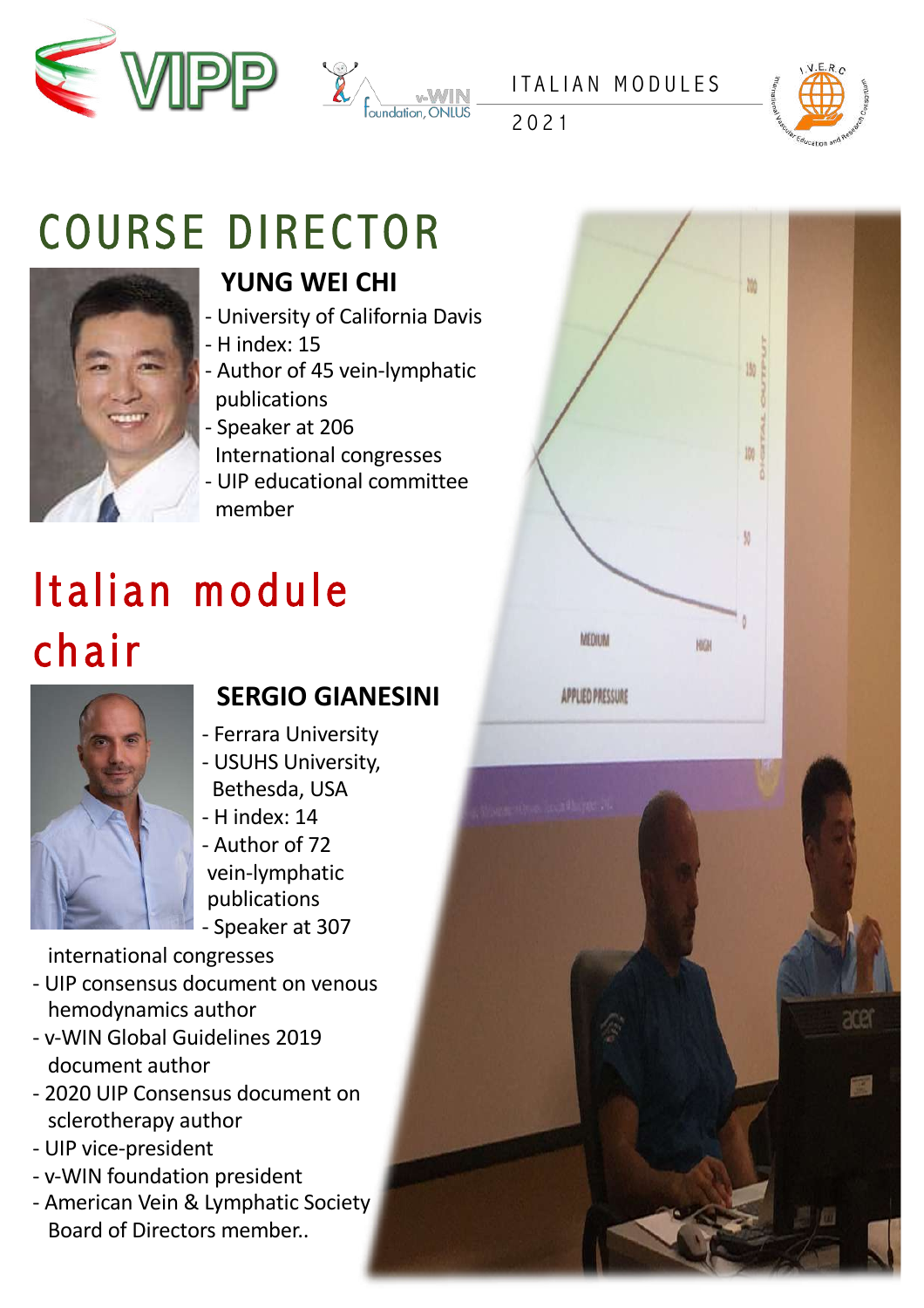





2021

# 10 HIGHLIGHTS

1. **Individual exchange** with top experts

2. Interaction with **international Key Opinion Leaders** and with **Industry Leaders**

> 3. Focus on evidence-based **scientific literature**

4. Focus on **practical aspects** & technical notes

5. Post course **availability for consult**

6. Focus on **advanced diagnostics** & **therapy**

> 7. Focus on **saphenous sparing**

8. **Active involvement** in the office & operating room

9. **Attendance Certificate** with **CME**

10. **Easy venue** nearby Venice & Padova.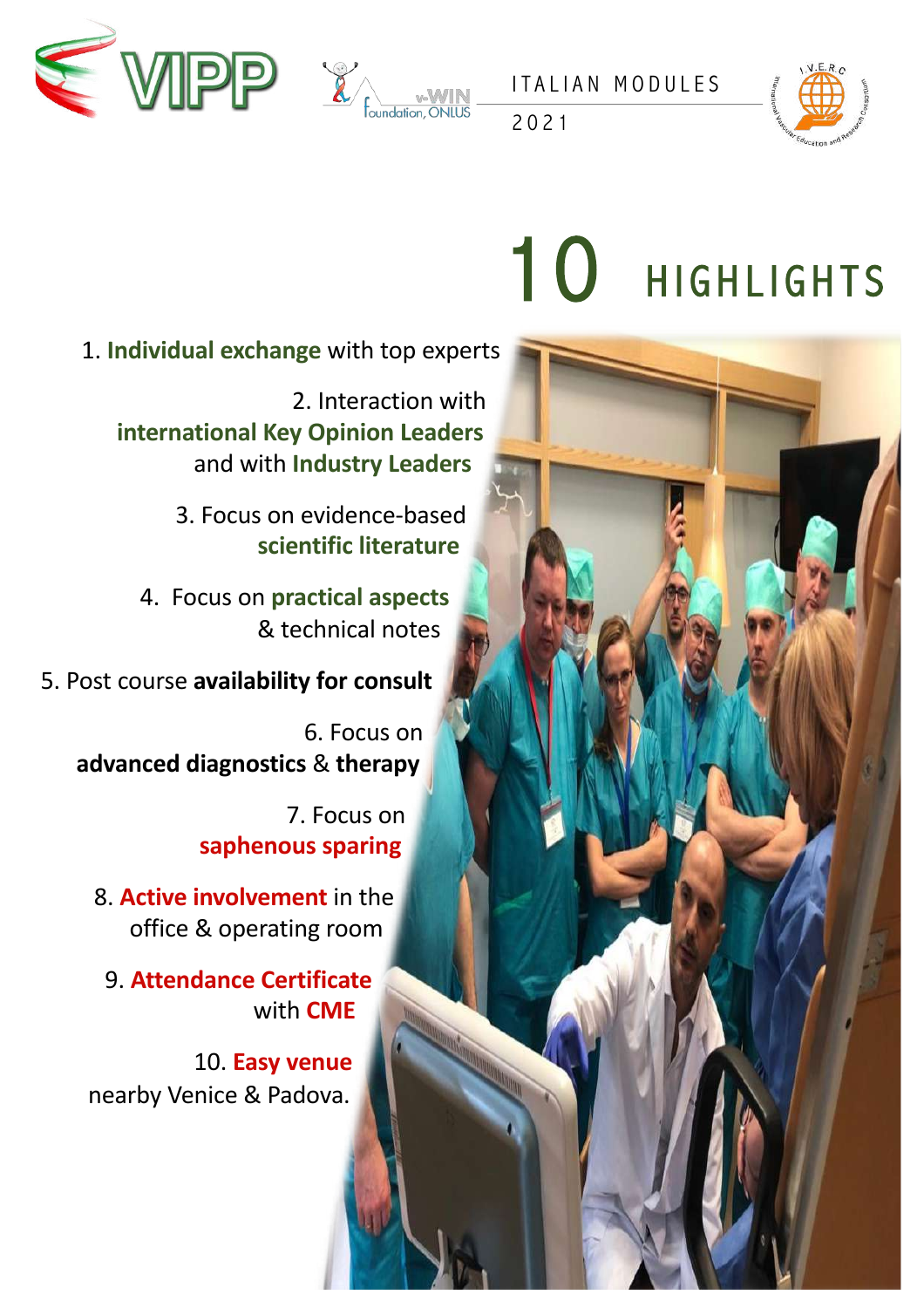



2021



## EDUCATIONAL AREAS 10 main

1. vein-lymphatic **CLINICAL ASSESSMENT**

2. venous-lymphatic **ULTRASOUND**

3. **PLETHYSMOGRAPHY** & **BIOIMPEDANCE**

4. varicose veins **SURGERY** (high ligation, phlebectomy)

5. **THERMAL TUMESCENT** (Laser, Radiofrequency, Steam, Microwave)

6. **non-THERMAL non-TUMESCENT** (Flebogrif, Clarivein, Glue)

7. **SAPHENOUS SPARING**

8. **SCLEROTHERAPY**

9. **COMPRESSION** e **VENOUS ACTIVE DRUGS**

10. **WOUND HEALING**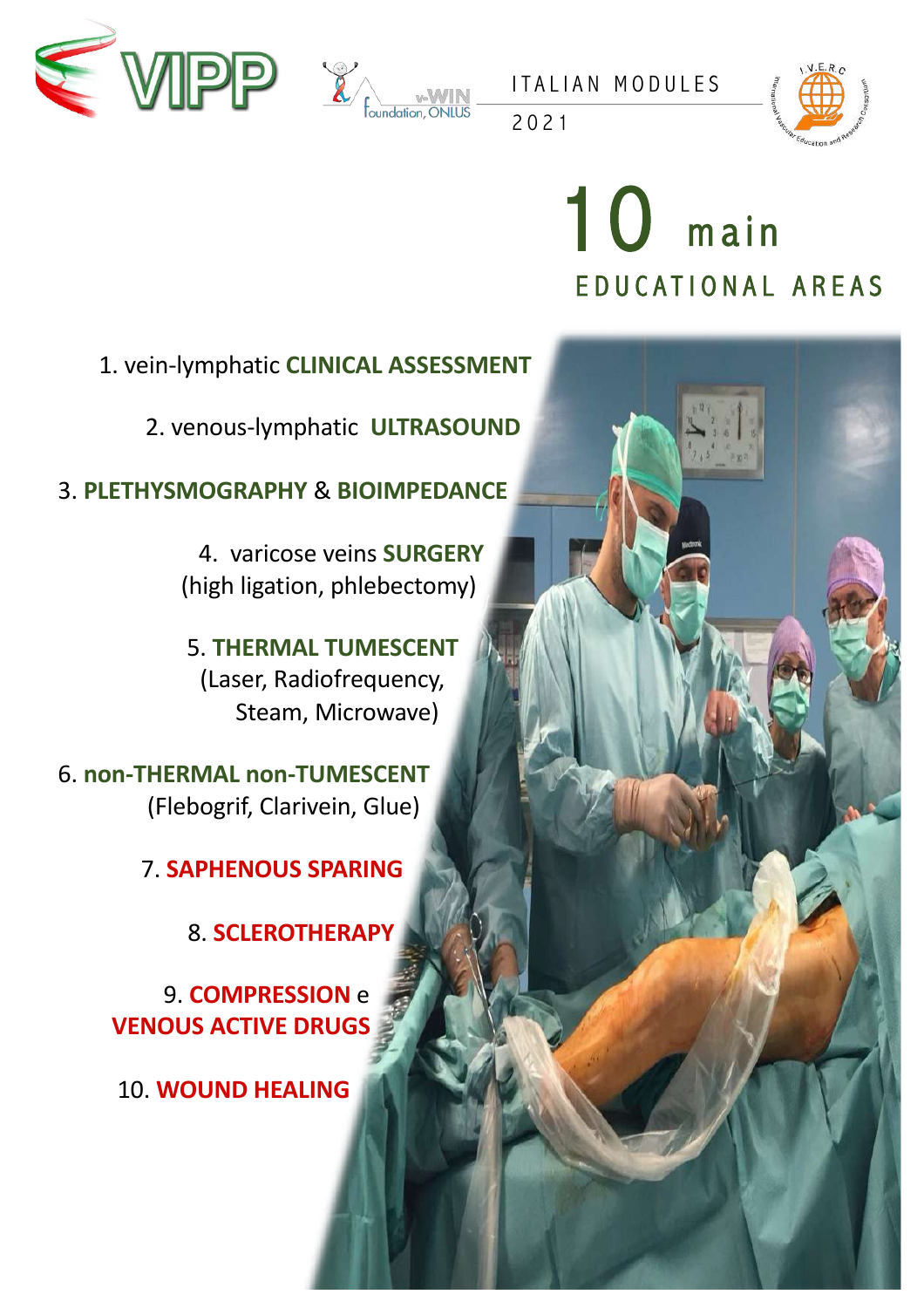





SCIENTIFIC PROGRAM

#### SCIENTIFIC PRELIMINARY PROGRAM

\* *Attendees are invited to deliver a 5 minutes free talk on a topic they desire to share with the other attendees. A 5 minutes open discussion will follow* 

#### Sept 24

13.00 – 13.10 Course presentation & **hot topics** in phlebo-lymphology (Crippa A, Gianesini S, Tessari L)

- 13.10 13.20 Attendees **introduction**
- 13.20 13.30 Attendees **clinical perspectives**

13.30 – 15.00 Group **V**: **Operating room** (Gianesini S) Group **I**: **Aesthetic Phlebology** (Crippa A) Group **P**: **Miscellaneous** (Tessari L)

15.00 – 18.00 Groups **V**, **I** and **P rotation** *The attendees are divided in 3 groups of 2 specialists each, rotating on 3 different activities*

#### 18.00 – 18.30 **coffee break at the working stations**

- 18.30 18.45 **Honorary lecture**: post-COVID thrombotic risk management in CVD patients (Caprini J, USA-teleconference)
- 18.45 19.00 Questions & Discussion (starter: Chi YW, USA, teleconference)
- 19.00 19.30 **Round table on the clinical cases of the day** & take home messages

#### Sept 25

- 09.00 09.10 **Honorary lecture**: Latest innovations & directions in phlebo-lymphology (Jindal R-INDIA, teleconference)
- 09.10 09.20 **Open Discussion**
- 09.20 09.40 Attendees 1 & 2\* contributions & Open discussion
- 09.45 10.00 **Devices instructions for users & evidence-based state of the art** (Narayanan S, SINGAPORE, teleconference)
- 10.00 10.10 **Open Discussion**
- 10.10 10.30 Attendees 3 & 4\* contributions & Open discussion
- 10.30 10.45 **MPFF evidence based data in phlebo-lymphology** (Gianesini S)
- 10.45 10.55 **Open Discussion**
- 10.55 11.15 Attendees contributions 5 & 6\* & Open discussion
- 11.20 11.30 Final remarks